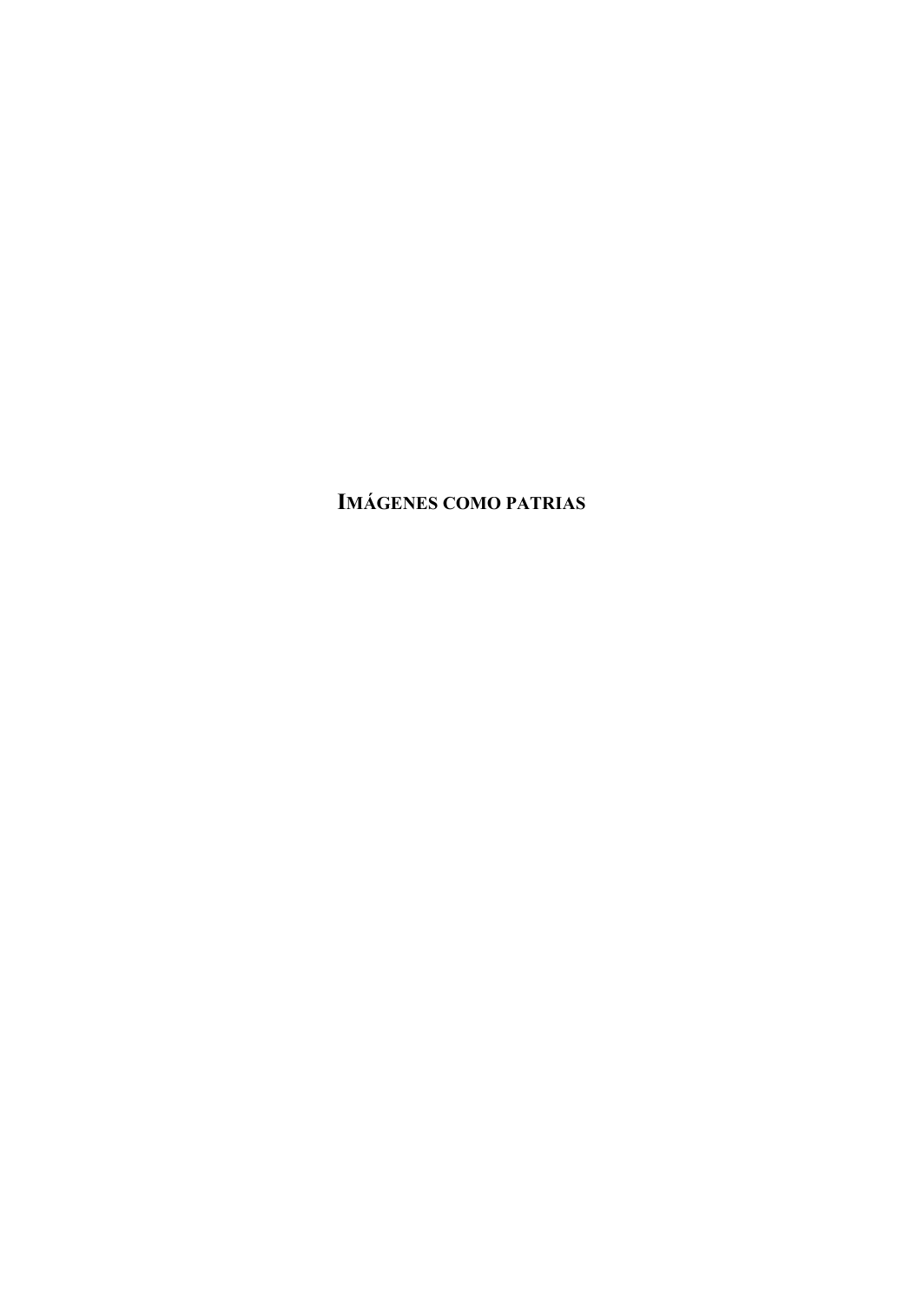### **COLECCIÓN JANO COMUNICACIÓN Y HUMANIDADES**

*3* 

DIRECCIÓN – COORDINACIÓN EDITOR-IN-CHIEF *José Ángel Agejas Esteban*. Universidad Francisco de Vitoria. España *Francisco García García*. Universidad Complutense de Madrid. España

COMITÉ ACADÉMICO ASESOR – ACADEMIC ADVISORY BOARD

*Susana Herrera Damas*. Universidad Carlos III. España *Jorge Martínez Lucena*. Universidad Abat Oliva-CEU. España *Marie-Laure Ryan*. Investigadora independiente. Estados Unidos de Norteamérica *Álvaro Abellán-García Barrio*. Universidad Francisco de Vitoria. España *Ignacio Blanco Alfonso*. Universidad San Pablo-CEU. España *Carmen Marta Lázaro*. Universidad de Zaragoza. España *Rogelio del Prado Flores*. Universidad Anáhuac. México *Ana María del Valle*. Universidad Francisco de Vitoria. España *Guadalupe Arbona Abascal*. Universidad Complutense de Madrid. España *Alberto Nahum García*. Universidad de Navarra. España *Humberto Martínez-Fresneda Osorio*. Universidad Francisco de Vitoria. España *Catalina Martín Lloris*. Universidad Católica de Valencia San Vicente Mártir. España *Diego Botas Leal*. Universidad Francisco de Vitoria. España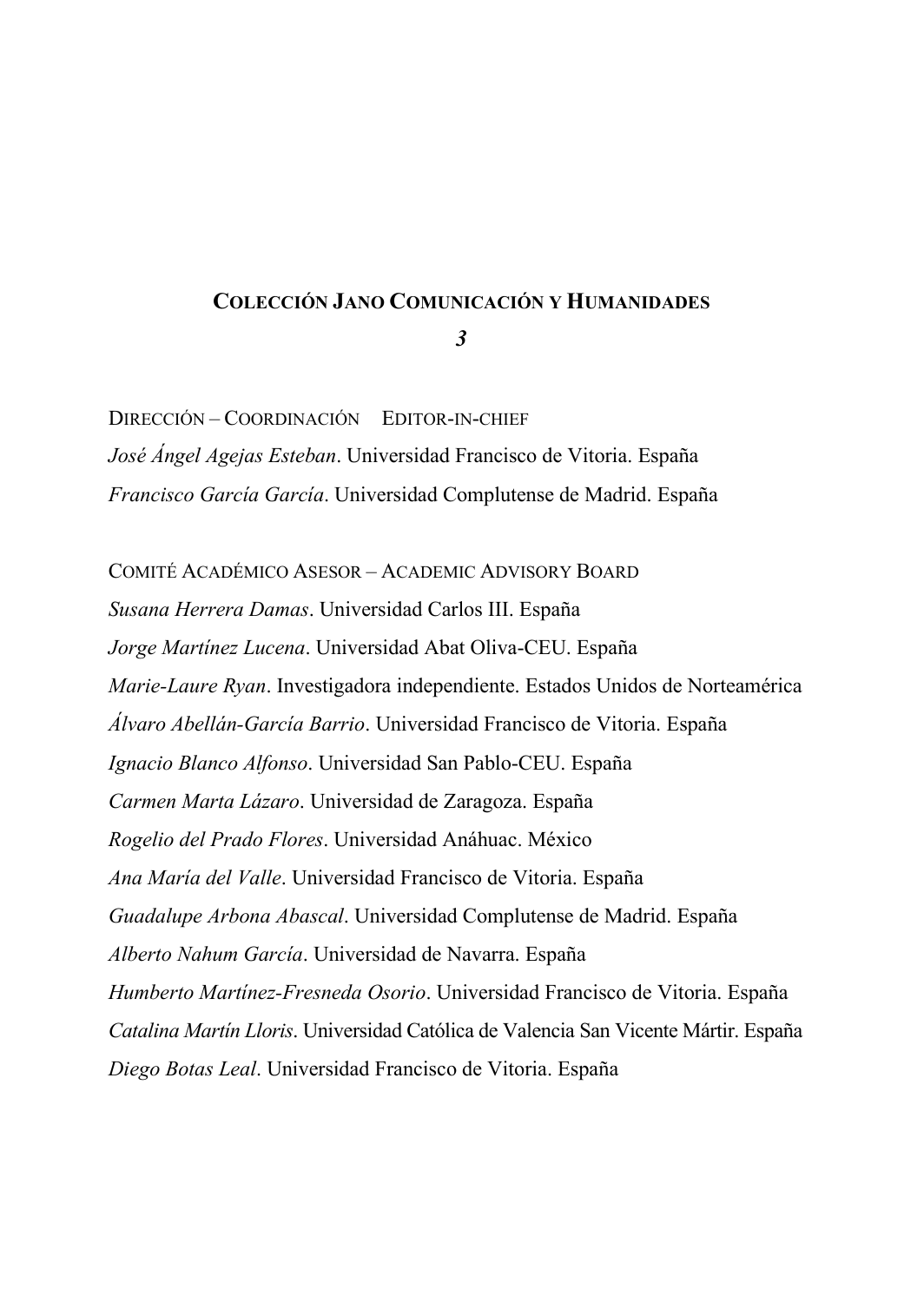# VICTORIA HERNÁNDEZ RUIZ **SARA DIAS-TRINDADE** (coords.)

# **IMÁGENES COMO PATRIAS**

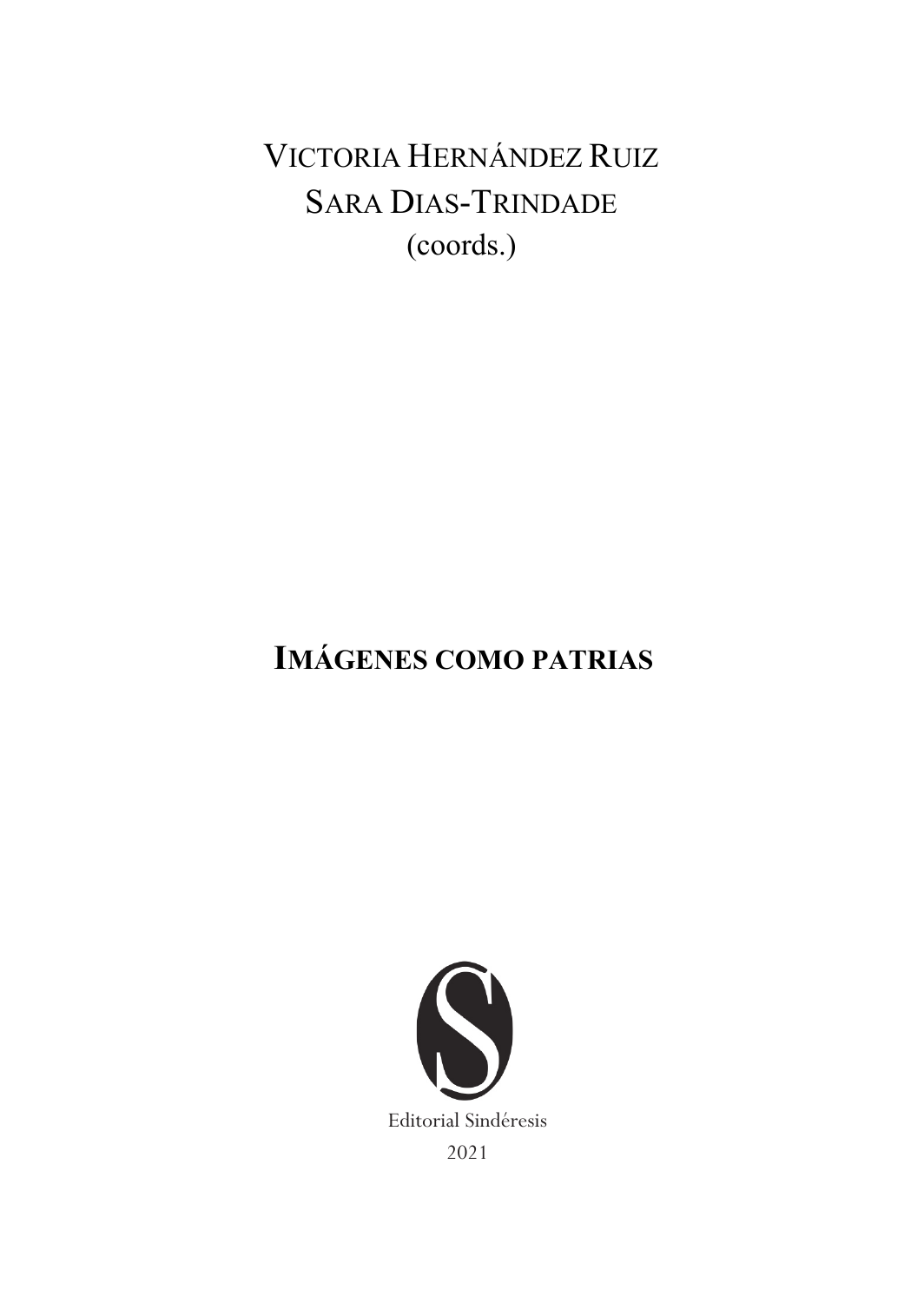1ª edición, 2021

© Victoria Hernández Ruiz, Sara Días-Trindade, Catalina Martín Lloris, Guillermo Gómez-Ferrer Lozano, Juan Rubio de Olazabal, Arturo Encinas Cantalapiedra, Pablo Alzola Cerero, Tiago Santos, Alejandra Gallent Benlloch, Ludivine Thouverez, Santana Lois Poch Butler, Aránzazu Fernández Sarasa, David Crémaux-Bouche, Antonio José Planells de la Maza, Sérgio Dias Branco.

© 2021, editorial Sindéresis Venancio Martín, 45 – 28038 Madrid, España Rua Diogo Botelho, 1327 – 4169-004 Porto, Portugal info@editorialsinderesis.com www.editorialsinderesis.com

ISBN: 978-84-18206-87-0 Depósito legal: M-26153-2021 Produce: Óscar Alba Ramos Imagen portada: *Caminante entre un mar de escombros*, de Vir Cancela Torres.

Impreso en España / Printed in Spain

Reservado todos los derechos. De acuerdo con lo dispuesto en el código Penal, podrán ser castigados con penas de multa y privación de libertad quienes, sin la preceptiva autorización, reproduzcan o plagien, en todo o en parte, una obra literaria, artística o científica, fijada en cualquier tipo de soporte.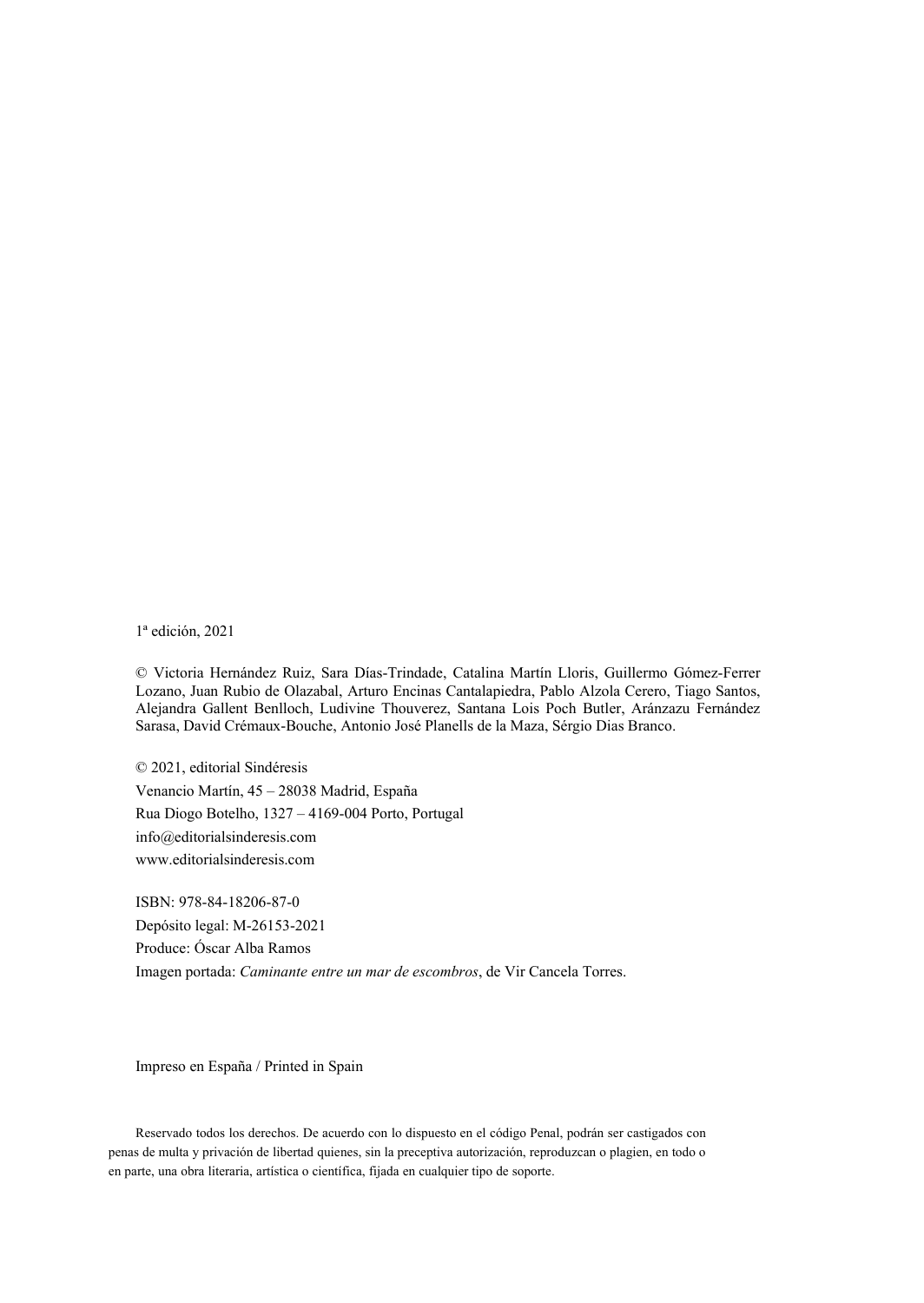# **ÍNDICE**

|               | La imagen y el reconocimiento de uno mismo                |  |
|---------------|-----------------------------------------------------------|--|
|               | 1. El reconocimiento como categoría estética en la        |  |
|               | obra de Carmen Calvo. Catalina Martín Lloris y            |  |
|               |                                                           |  |
|               | 2. Sueño y hogar según Andréi Tarkovski en                |  |
|               | diálogo con el concepto de ilusión de Julián              |  |
|               | Marías: Análisis de una convergencia. Juan                |  |
|               |                                                           |  |
|               | 3. Possible Worlds, Heavenly Homeland and the             |  |
|               | "Great, High Mountain" in Rev 21:10. Arturo               |  |
|               |                                                           |  |
|               |                                                           |  |
|               | La imagen y la lucha por el reconocimiento del otro       |  |
|               | 4. El rostro como patria espiritual. El cine de           |  |
|               | Terrence Malick en diálogo con la estética de             |  |
|               |                                                           |  |
|               | 5. La estética del feismo en el arte y la moda.           |  |
|               | Video-Ensayo. Alejandra Gallent Benlloch  95-96           |  |
|               |                                                           |  |
|               | Patria: novela, serie, cómic y víctimas del terrorismo en |  |
| el País Vasco |                                                           |  |
|               | 6. Retratar el pasado para esbozar el futuro: el          |  |
|               | conflicto vasco en el cómic. Ludivine Thouverez 99-120    |  |
|               | 7. Una hermenéutica de la serie Patria desde una          |  |
|               | perspectiva trágica. Santana Lois Poch Butler  121-133    |  |
|               | 8. Análisis fotográfico: cartel de Patria. Aránzazu       |  |
|               |                                                           |  |
|               |                                                           |  |
| 9.            | La imagen del etarra en la novela española                |  |
|               | contemporánea: el ejemplo de Joxe Mari en                 |  |
|               | Patria de Fernando Aramburu (2016). David                 |  |
|               |                                                           |  |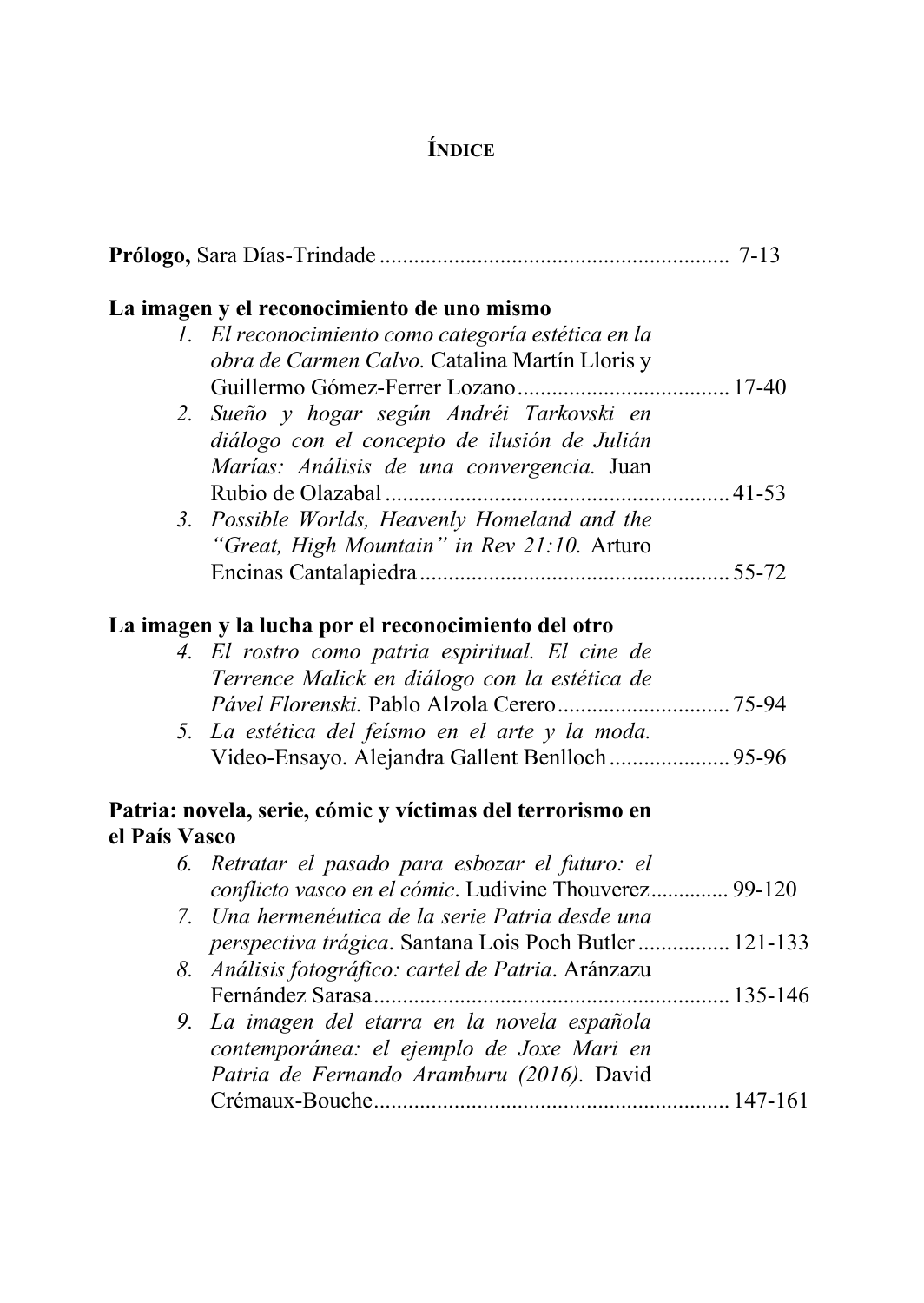# **Imágenes como patrias**

| 10. Del refugiado al marginado: las patrias<br>olvidadas en el videojuego contemporáneo.               |  |
|--------------------------------------------------------------------------------------------------------|--|
| 11. O Mundo de Maria: Reflexões entre Jean-Luc<br>Godard e Stanley Cavell. Sérgio Dias Branco  179-200 |  |
|                                                                                                        |  |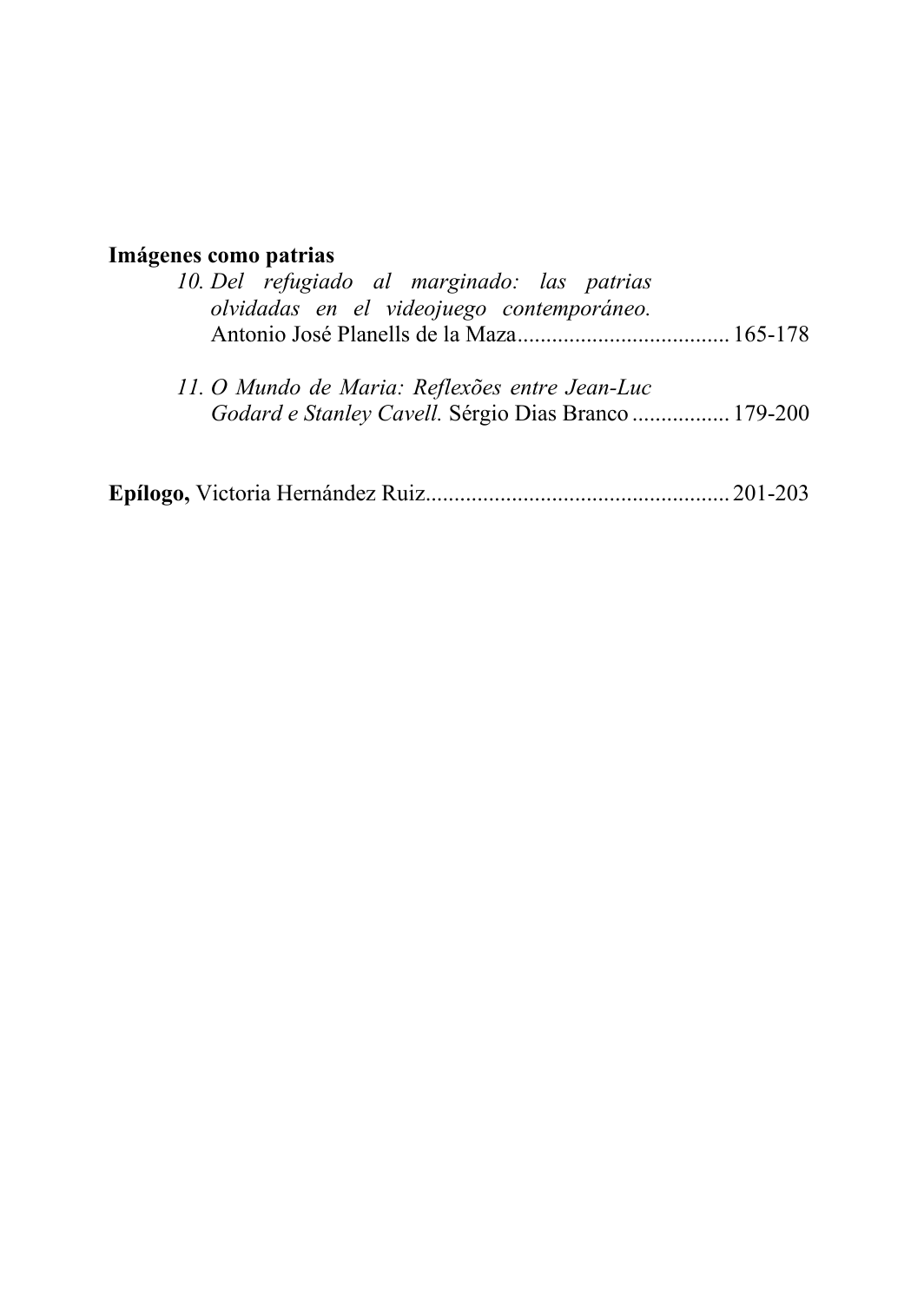#### **PROLOGUE**

The theme of this book summons up the power of pictures (still or moving) in the creation of an idea of Homeland and in the recognition of the individual and of the other. In this conceptualization, the idea of Homeland configures and reconfigures itself, reflecting past homelands, future ones, the ones that exist or that wich oneself wishes to build. Images are constructed, ideas are recognized, possible or desired imaginaries are represented.

Image means, precisely, "representation". But what representation is or can this be? As Müller-Freienfels (1948) stated, images are ways of making visible what is invisible, and they may overcome the barriers of time and space to make visible things that have long ceased to exist.

Moving pictures can even reproduce ideas, concepts, stories, memories of a past that no longer exists, but whose memory, for various reasons, needs to be preserved. We can, however, ask ourselves in what way images can faithfully reproduce physical reality, or somehow help to create order in a chaotic and constantly changing world (Bell, 1997).

The human being needs, in fact, to create order in chaos, to make perceptible that which seems strange or unfeasible, giving "his" world a sense of reality, of preservation and construction of meanings and identities. In this sense, fiction gains immense value for its capacity to contribute to the understanding of different social phenomena, or even to question them (Deleuze, 1983).

The main theme of the book presented here focuses on the construction of worlds, homelands, ideas of self and of others, and takes as an example the important work of Fernando Aramburu (2016), *Patria*, and its transductions to television (HBO, 2020) and comics (Toni Fejzula, 2020), showing that the way we see the world always assumes a personal or social perspective.

Giving voice to a remarkable episode in the history of the Basque Country, different aspects, details, realities, images take shape, or, as Müller-Freienfels (1948) pointed out, make visible some aspects that could go unnoticed. Kaes (1990) reinforces this same idea by giving the producers of films (or of series) a prominent role as authors of complex fictional constructs which allow to provide different perspectives, to show contradictory attitudes which resist simplistic explanations and which call for diversified readings (p. 113).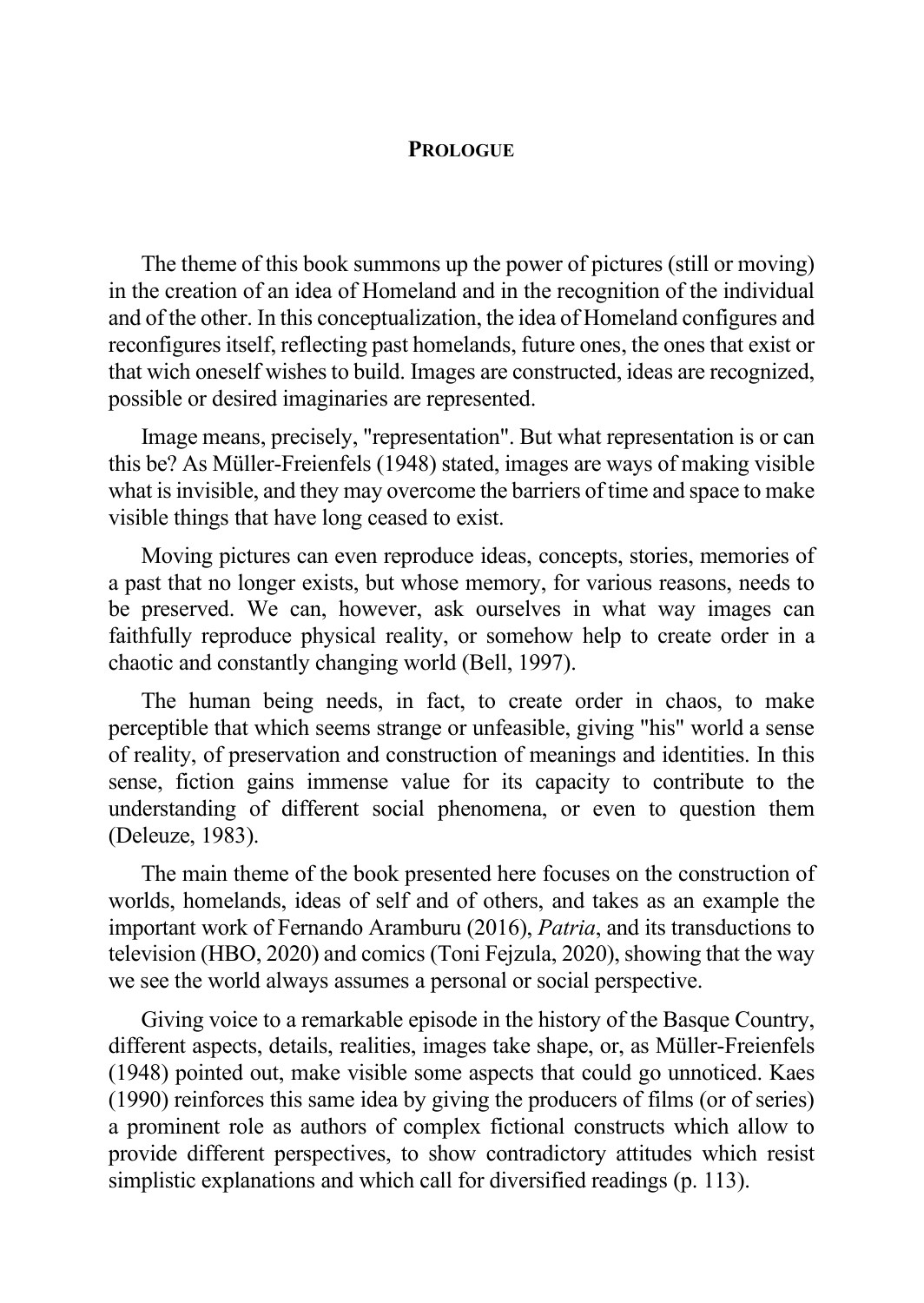Kaes highlights that, naturally, the past cannot be relived, it can only be reconstructed from representations or lived memories.

It is also interesting to think that the image allows us to create relations between the "portrait" and the "subject portrayed", between the real object and its representation, inviting us to think about the difference between physical and empirical similarities, in a dialogical perspective of mutual recognition of our identity and the identity of the other.

This book brings together a set of texts divided into four parts, each of which seeks to make a contribution to the study of the image as a way of recognizing and understanding ourselves, of integrating ourselves into worlds, into homelands, where the other also has a presence because, as Taylor acknowledged, recognition is a vital human need.

## The first part focuses on *image as recognition of oneself*.

Catalina Martín Lloris and Guillermo Gómez-Ferrer Lozano bring the text "El reconocimiento como categoría estética en la obra de Carmen Calvo", which results from the observation that, in the analysis of contemporary culture and specifically in the manifestation of art, there is an enormous distance between the ways of proceeding of creators and the conception that the Church has as an institution linked to art since its origins. Thus, this paper brings us a conceptual analysis of the mechanism of recognition as an aesthetic category for the understanding of contemporary religious art and its relevance when applied to the work of contemporary artists, using the work of the artist Carmen Calvo as an example.

Juan Rubio de Olazabal presents the work "Sueño y hogar según Andréi Tarkovski en diálogo con el concepto de ilusión de Julián Marías: Análisis de una convergencia", in which he proposes a comparative study between two intellectual figures never juxtaposed until now: Andréi Tarkovski and Julián Marías. In this way a filmmaker and cinematographic thinker and a philosopher cross paths, but whose careers, although different, not only address common themes such as cinema, dreams and illusion, but also reach complementary conclusions. Throughout this text, Juan Rubio de Olazabal presents a logical comparison between the ideas of each author as a dialogue around three aspects: the dream as a temporal form of life and cinema, the dream as an illusion of home (understood as home, but also as homeland) and the film sequence as a cinematic articulation of illusion-illusion.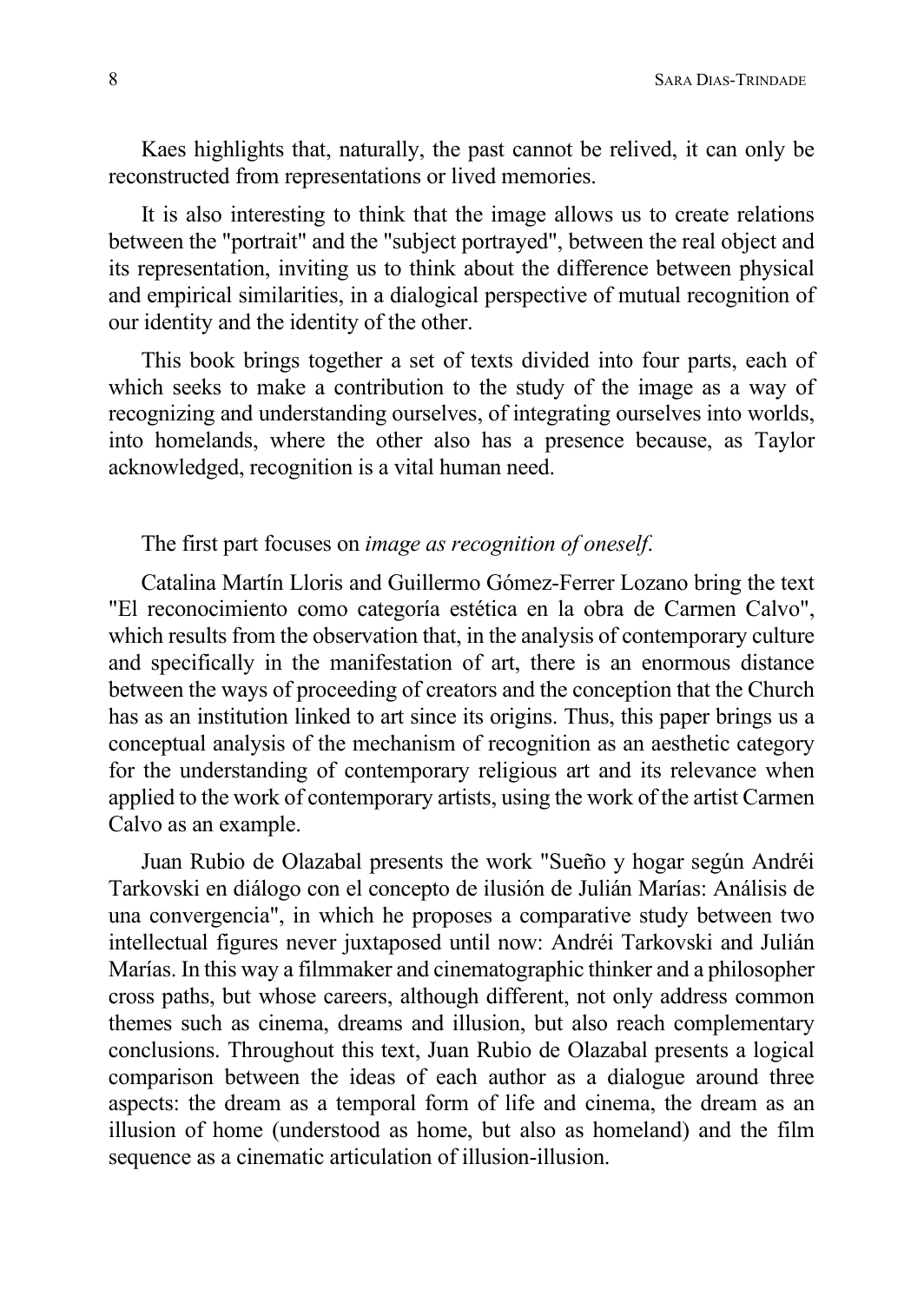Prologue 99 and 2012 1999 and 2012 1999 and 2012 1999 and 2012 1999 and 2013 1999 and 2013 1999 and 2013 1999

Arturo Encinas Cantalapiedra closes this first part with the text "Possible Worlds, Heavenly Homeland and the "Great, High Mountain" in Rev 21:10", bringing us a pertinent reflection, according to John in Rev 21:10, on access to the meaning of the images on which we project our vital possibilities that are closer to our nature, those that aim at our own plenitude. Not only taking into account the Old Testament and exegetical commentaries, but also Julián Marías' Spanish concept of "illusion" in order to develop it within the hermeneutics of possible worlds, Arturo Encinas Cantalapiedra shows how the "illusion" in the good perceived as one's own, to which one tends biographically, is essential to understanding the attitude that guides the present world towards the future world one wishes to inhabit.

The second part of this work contains two chapters that dialogue around the idea of the *image and the struggle for recognition of the other*.

The first chapter, by Pablo Alzola Cerero, is entitled "El rostro como patria espiritual. El cine de Terrence Malick en diálogo con la estética de Pável Florenski" and focuses on the analysis of the central position that the human face occupies in films that could be classified within a position of realist cinema. Through the analysis of the films of filmmakers such as André Bazin, Stanley Cavell and Michael Bird highlight titles by Carl Theodor Dreyer, Robert Bresson, Julie M. Hamilton and Denys Kondyuk, Pablo Alzona Cerero shows how the shots of actors go beyond their dramaturgical function, directing our attention to a deeper level of reality that appears in their faces and which ultimately suggests to us the idea of a spiritual homeland. Taking as a starting point some ideas of the Russian theologian Pavel Florensky about the face, from his work *A Iconostasis*, this paper proposes a reading of Malick's film *Song to Song* where the inner evolution of the protagonist (Faye) is reflected in the transformation of her face, which - according to Florensky's terminology goes from a "mask" to a "semblance".

"La estética del feísmo en el arte y la moda. Video-Ensayo", by Alejandra Gallent Benlloch, is the last text of this second part and addresses the relationship between the ugly and the beautiful in art and fashion, highlighting the fact that the very concept of beauty has been undergoing changes over time, according to the aesthetic canons of each era. To illustrate this issue, Alejandra Gallent Benlloch explains that the birth of Venus by Boticelli is not the same as Rubens' Three Graces and that if in the Renaissance a classical conception based on the harmony of nature triumphed, after the death of Raphael, the last Renaissance painter, in 1520, Mannerism arrived and brought with it a reference to the expressive as opposed to the beautiful. In this painting,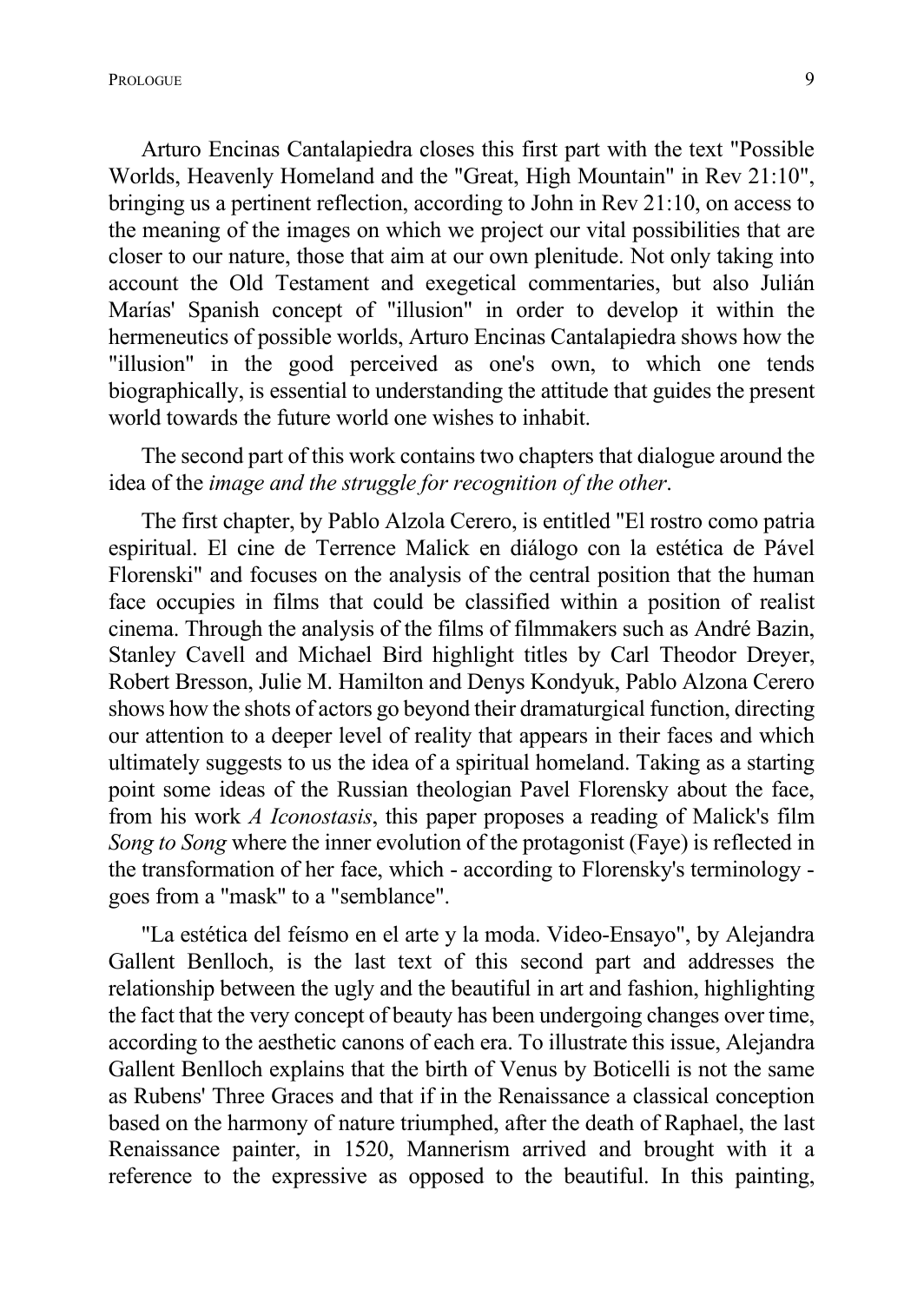deformations and imperfections are justified as a rejection of simple and purely mathematical imitation.

The third part of this volume includes four texts that analyse different aspects of *Patria: novel, series, comic strip and victims of terrorism in the Basque Country*.

Ludivine Thouverez writes the text "Retratar el pasado para esbozar el futuro: el conflicto vasco en el cómic", bringing to light the issues that arose with the definitive cessation of ETA's activity in 2011 - in particular with regard to the reporting of past events - and which paved the way for a post-conflict phase. Starting from six graphic novels published on this theme between 2014 and 2020, Ludivine Thouverez describes and analyses the stylistic and narrative procedures used to address the actors, and especially the victims of the conflict, in an aesthetic and ethical treatment of terrorism that varies greatly from one work to the next because, while some defend an ethic of responsibility in the narrative, others choose to disclose a memory with multiple perspectives or offer a very subjective view of the events.

"Una hermenéutica de la serie Patria desde una perspectiva trágica", by Santana Lois Poch Butler, brings the analysis of the archetypes and the tragic arcs that populate the story of the *Patria* series in the light of classical references such as the philosopher Aristotle and other modern ones such as the journalist and author Christopher Booker. In the first part a contextualisation of tragedy and its characteristics is made from the viewpoint of these authors and, in the second part of this work, Santana Lois Poch Butler examines to what extent the characters of "Txato", Joxe Mari, Bittori and Miren conform to or deviate from the principles of tragic dramaturgy in terms of the construction of characters and dramatic arcs.

Aránzazu Fernández Sarasa writes the third chapter of this part, "Análisis fotográfico: cartel de Patria", promoting a look at the still picture and an analysis of the poster for the advertising launch of the *Patria* series (Aitor Gabilondo 2020) based on an adaptation of the model of photographic analysis described in the book Cómo se lee una fotografía. Interpretaciones de la mirada (Marzal 2007), showing how the authors of this poster sought to generate controversy, highlighting, on the other hand, the subjectivity of the polarized interpretations based on the reading of this same poster.

Closing the papers dedicated to *Patria*, David Crémaux-Bouche presents the work "La imagen del etarra en la novela española contemporánea: el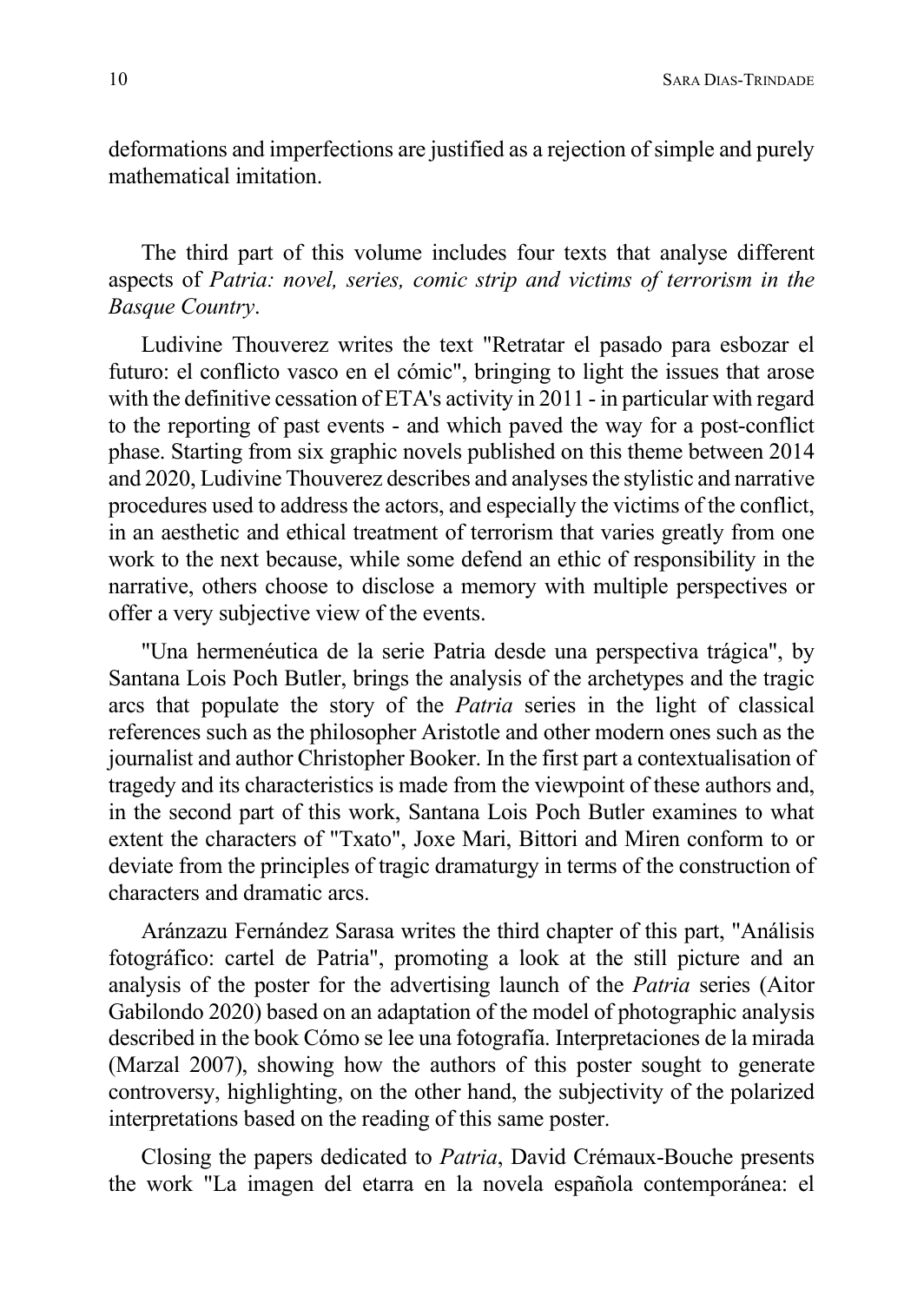ejemplo de Joxe Mari en Patria de Fernando Aramburu (2016)". Joxe Mari appears in this novel as a role model for many young Basque people, a hero who participated in the struggle for the liberation of Euskal Herria. However, here Joxe gives voice to the bewilderment of an inner destruction and nostalgia after his imprisonment, as he realises how much he lost during his years of militancy, revealing the fragility and remorse of a human being who conceives his mistake by considering ETA's objective as a military objective that had to be eliminated at all costs. Aramburu highlights in his work the human side of a member of ETA, in order to present a nuanced and complete memory of the Basque conflict. The analysis by David Crémaux-Bouche, besides providing a brief overview of radical Basque nationalism to present the school of hatred that constitutes the formation of an ETA member according to the fictional representation created by Aramburu, focuses on the central figure of the work, Joxe Mari, to question the traditional representation of the ETA member - a violent beast devoid of compassion - and replace it with the image of a humanized terrorist full of nuances.

The fourth and final part of this book includes two texts that allow us to think of *images as homelands*.

Antonio José Planells de la Maza writes the chapter "Del refugiado al marginado: las patrias olvidadas en el videojuego contemporáneo", and in it he presents the other homelands of the video game and attends to a double analytical reality where the relationship between subject and nation is exclusive: the alterity of the subject on the outside and the marginalisation of the subject on the inside. The games *Bury Me, My Love* (The Pixel Hunt, 2017) and *Where the Water Tastes Like Wine* (Dim Bulb Games, 2018) are analysed, addressing, on the former, the (non) countries of origin of refugees, understood as subjects in transit, marked by an exclusionary otherness and subject, in recent years to a strong media construction (Navarro & Pérez, 2019) and, in the case of the second, the non-domestic of the marginalised, i.e. those of subjects whose formal connection with the State (usually through the instrument of citizenship (Nordberg, 2006) does not correspond to their emotional reality or their social and symbolic practices.

In "O Mundo de Maria: Reflexões entre Jean-Luc Godard e Stanley Cavell", Sérgio Dias Branco presents a set of reflections on the construction of worlds by cinema, seeking to answer the question of how a world is projected onto the screen. To answer it, Sérgio Dias Branco focuses on Stanley Cavell, to argue around the relationship between the world and the screen, recognition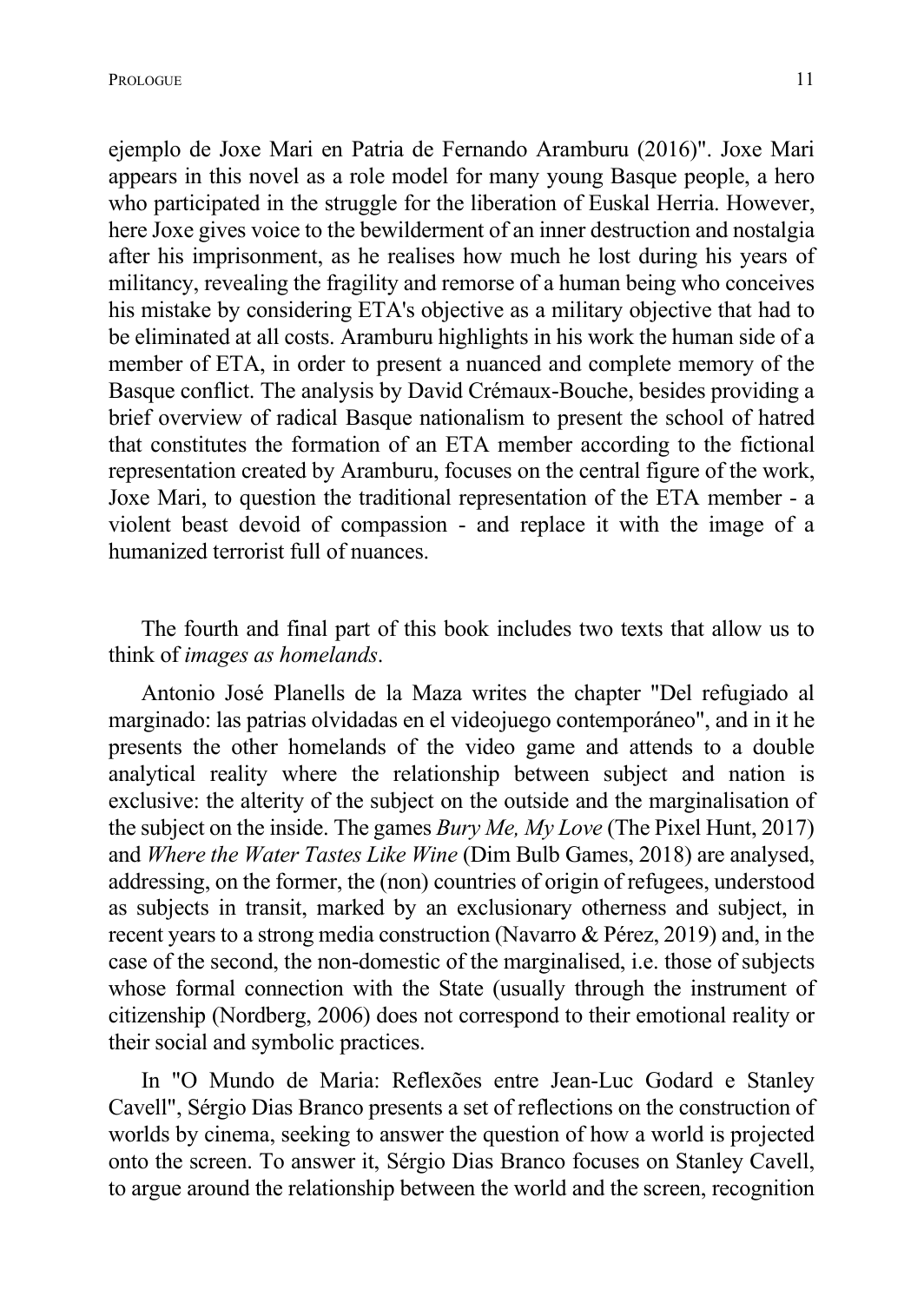and representation. From the ontology of cinema proposed by Cavell, the main object of study of this research is the film *Je vous salue, Marie*, directed by Jean-Luc Godard in 1984, which allows us to pose questions about what can be represented in cinema, the limits of representation, and the contours of recognition.

### **Acknowledgements**

This set of texts expresses the work developed during two days of the *Congreso Academico de la Semana de la Imagen Universidad Francisco de Vitoria*, which focused on the theme that gives the title to the book presented here - *Images as Homeland* - having gathered, besides the opening and closing conferences, 21 oral communications (subjected to a rigorous process of peer review), from four different countries, showing that, despite being only the third edition of the congress, it is already starting to find its space among all those who dedicate themselves to the study of audiovisual communication.

This Congress brought together, for the first time, the Faculty of Arts and Humanities of the University of Coimbra and the Universidad Francisco de Vitoria, in a joint organization that brought together works that showed, in a diverse way, this continuous relationship between image and homeland, or homelands, past, present and future, showing this constant relationship of the expressive power of the image as a way of recognition of the human being.

And it is from the seed planted at this *Congreso Academico* that valuable contributions presented in this book have resulted, which help to interpret the way we think and recognise ourselves and the others around us. Through the eyes and thoughts of all these researchers, the idea that all images tell a story, or several different stories, that need to be analysed, becomes concrete.

It is therefore necessary to thank the intense work and enormous commitment of an entire team that contributed to the success of this event, in the persons of Álvaro Abellan-García Barrio, Diego Botas and Juan Gabriel García.

> Sara Dias-Trindade *Univ Coimbra, CEIS20, Faculty of Arts and Humanities*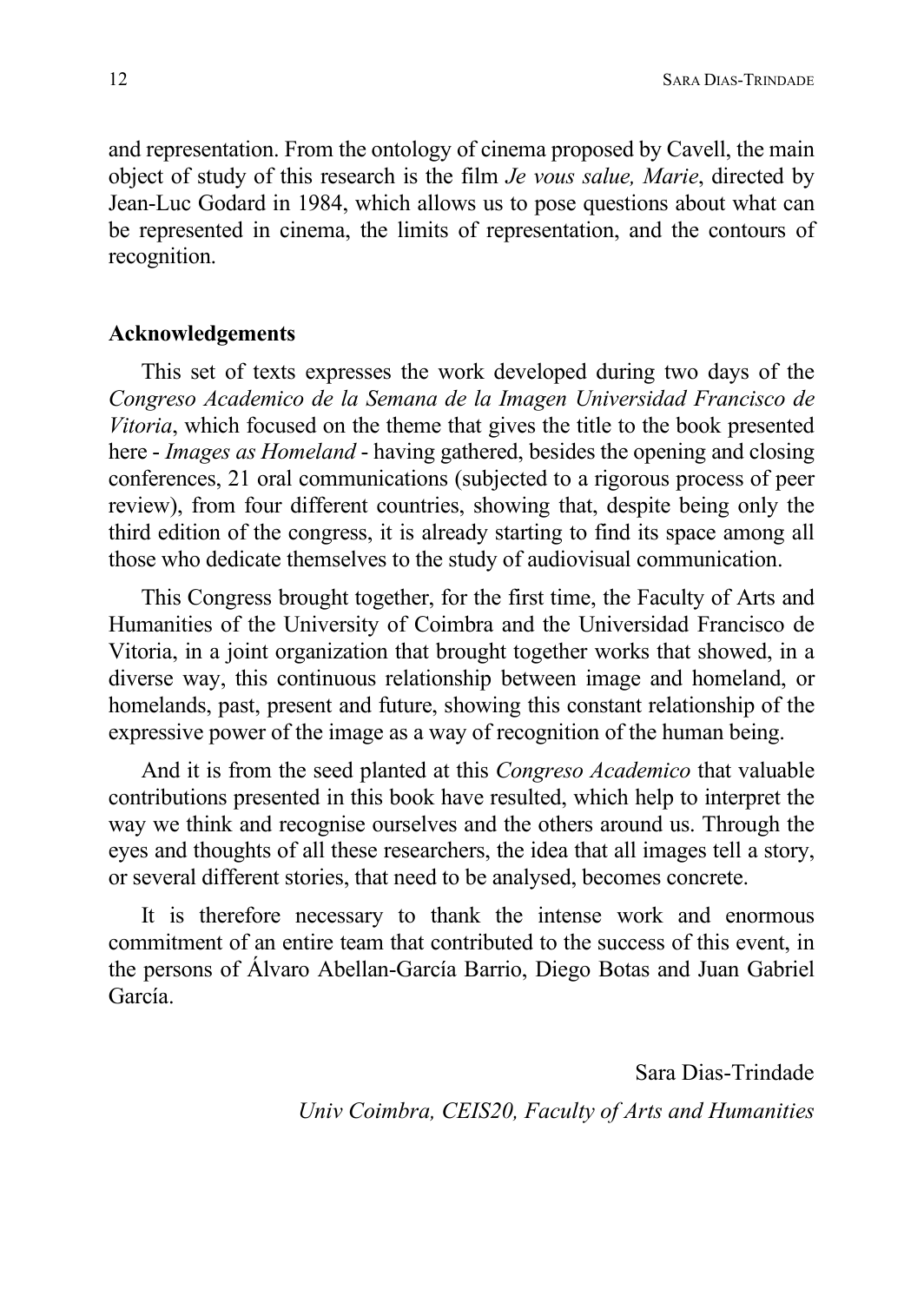#### **References**

- Bell, J. A. 1997. "Thinking with Cinema: Deleuze and Film Theory". *Film-Philosophy* 1, no. 1. https://doi.org/10.3366/film.1997.0008
- Deleuze, Giles. 1983. *Cinema I: A imagem-movimento*. São Paulo: Brasiliense.
- Kaes, A. 1990. History and Film: Public Memory in the Age of Electronic Dissemination. *History and Memory* 2, no. 1: 111-129. http://www.jstor.org/ stable/25618592
- Müller-Freinfels, R. 1948. On Visual Representation: The Meaning of Pictures and Symbols. *The Journal of Aesthetics and Art Criticism* 7no. 2 (December): 112- 121. https://www.jstor.org/stable/425807
- Taylor, C. 1992. The Politics of Recognition. In *Multiculturalism: Examining the Politics of Recognition*, editado por A. Gutmann, 25-73. New Jersey: Princeton University Press.

#### **AUTHOR**

**Sara Dias-Trindade**, PhD in History - Didactics of History and postdoctorate in Education and Communication Technologies from the University of Coimbra. Teacher at the Department of History, European Studies, Archaeology and Arts of the Faculty of Arts and Humanities of the University of Coimbra. Researcher and member of the Scientific Coordination team of the Centre for Interdisciplinary Studies (CEIS20) of the University of Coimbra. She currently coordinates the project "Digital Competences of Portuguese Teachers (CoDiProPT), based at CEIS20, and several teacher training courses in digital environments at the University of Coimbra. Her areas of interest and research are Didactics, Teacher Training, Educational Technologies, and Cinema in Education. sara.trindade@uc.pt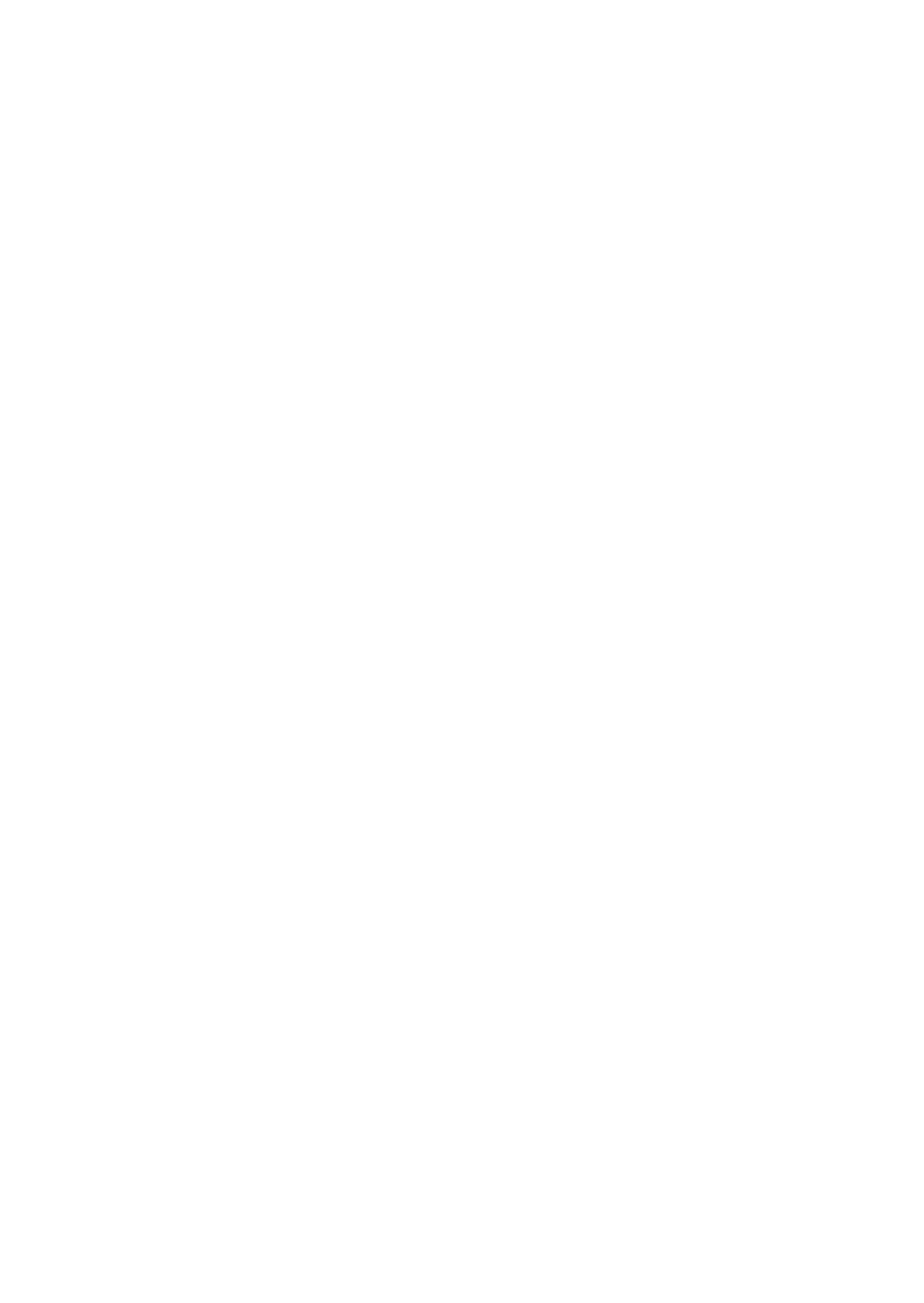# LA IMAGEN Y EL RECONOCIMIENTO DE UNO MISMO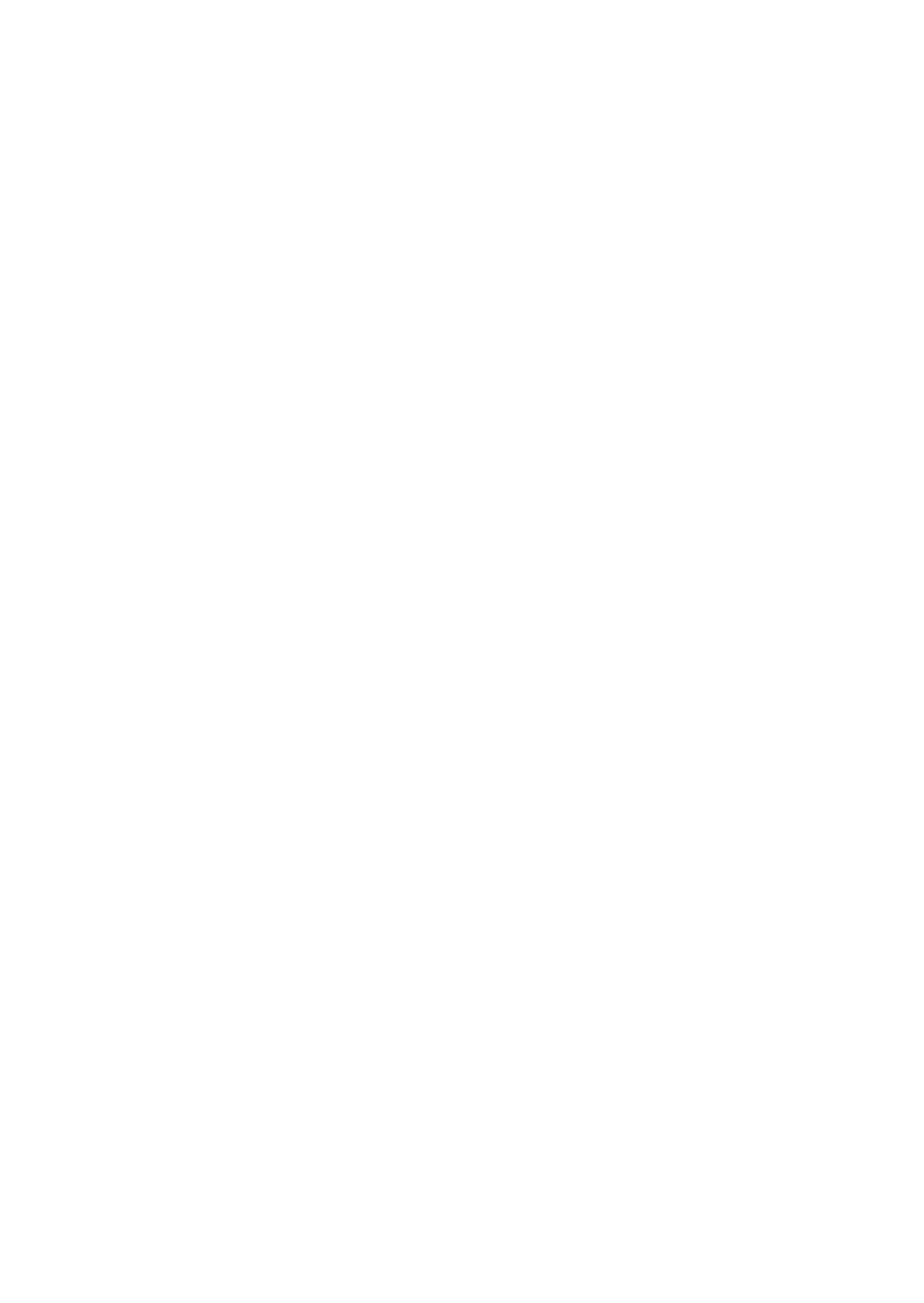### **EL RECONOCIMIENTO COMO CATEGORÍA ESTÉTICA EN LA OBRA DE CARMEN CALVO**

### **RECOGNITION AS AN AESTHETIC CATEGORY IN THE WORK OF CARMEN CALVO**

### **Catalina Martín Lloris**

*Universidad Católica de Valencia* 

#### **Guillermo Gómez-Ferrer Lozano**

*Universidad Católica de Valencia* 

#### **Resumen**

En el análisis de la cultura contemporánea y específicamente en la manifestación del arte nos encontramos que existe una enorme distancia entre los modos de proceder de los creadores y la concepción que tiene la Iglesia como institución vinculada al arte desde sus orígenes. Esta distancia se ha puesto de manifiesto en un extrañamiento mutuo que a nuestro entender nace del uso de categorías estéticas diferentes en cada caso.

Para ofrecer luz sobre esta realidad se puso en marcha un proyecto de investigación del que el presente artículo es fruto. El objetivo principal es ofrecer un análisis conceptual del mecanismo del reconocimiento como categoría estética para la comprensión del arte religioso contemporáneo y comprobar su pertinencia en la aplicación sobre el trabajo de artistas contemporáneos. En el presente caso se ha realizado con la obra de la artista Carmen Calvo.

**Palabras clave**: Reconocimiento. Estética. Carmen Calvo. Arte Contemporáneo.

#### **Abstract**

In the analysis of contemporary culture and specifically in the manifestation of art, we find that there is an enormous distance between the ways of proceeding of the creators and the conception that the Church has as an institution linked to art from its origins. This distance has been revealed in a mutual estrangement that in our opinion arises from the use of different aesthetic categories in each case.

In order to shed light on this reality, a research project was launched, of which this article is the fruit. The main objective is to offer a conceptual analysis of the mechanism of recognition as an aesthetic category for the understanding of contemporary religious art and to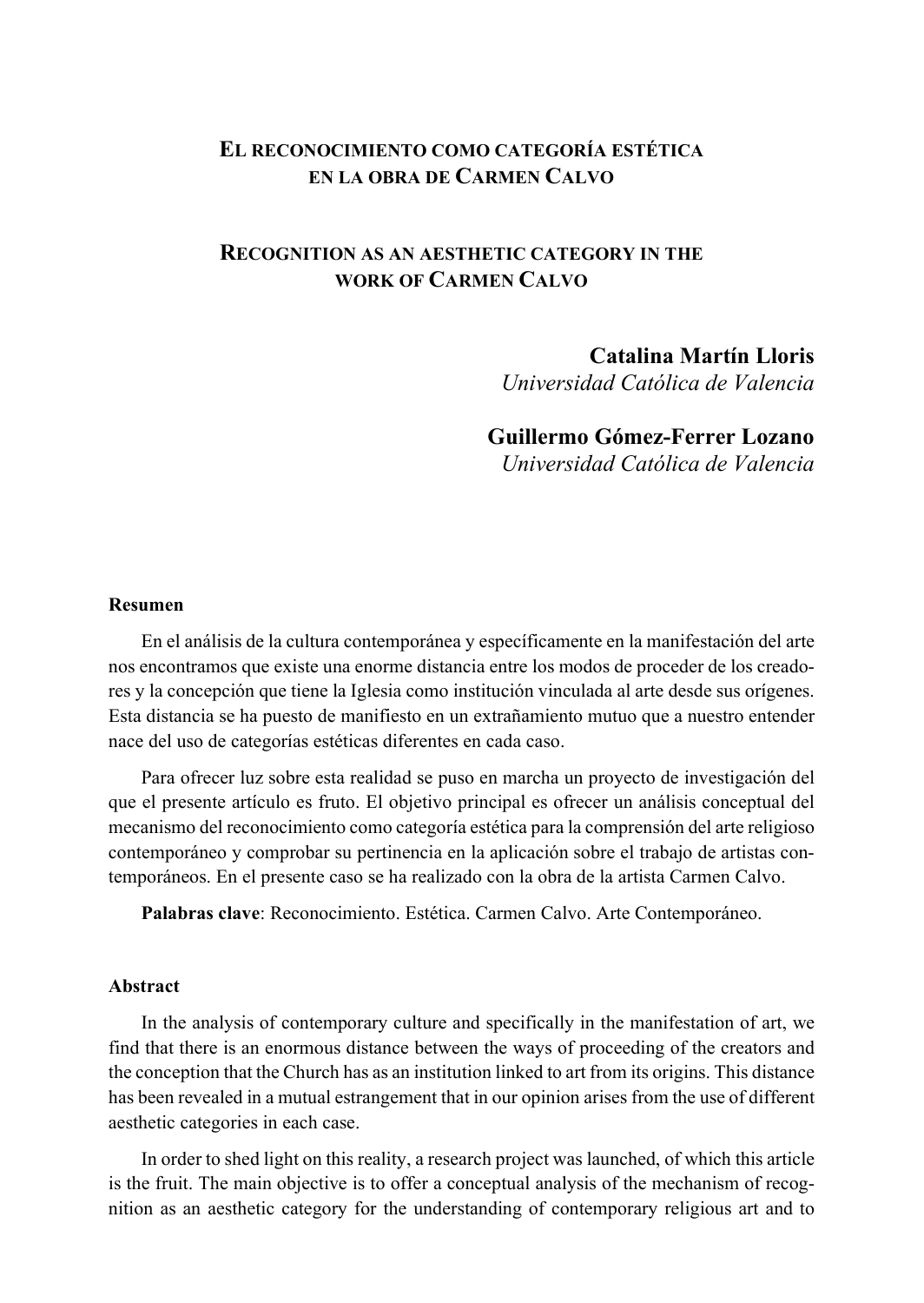verify its relevance in the application on the work of contemporary artists. In the present case, it has been carried out with the work of the artist Carmen Calvo.

**Keywords**: Recognition. Esthetic. Carmen Calvo. Contemporary art.

#### **AUTORES**

**Catalina Martín Lloris** es Licenciada y Doctora acreditada en Historia del Arte por la Universitat de Valencia. Ha sido también, gestora cultural, responsable de comunicación y didáctica del arte para instituciones públicas y autora de publicaciones sobre el arte y la historia.

Desde los inicios de su carrera académica sus intereses han estado dirigidos a la comprensión de las transformaciones culturales y espirituales a través de las manifestaciones artísticas. Sus principales líneas de investigación han estado relacionadas con la función del arte desde la Edad Media hasta la actualidad, así como el estudio y la investigación sobre las diversas expresiones artísticas contemporáneas.

Forma parte del grupo de investigación de Cultura y posmodernidad de la UCV y es la responsable del seminario permanente en cultura visual dependiente del Grado en Multimedia y Artes Digitales de la UCV.

**Guillermo Gómez-Ferrer** es licenciado en Historia del Arte y en Filosofía. Máster en Gestión y Políticas Culturales y Máster en Ética y Democracia. Además, es Doctor acreditado en Filosofía. Toda su trayectoria investigadora ha estado centrada en las relaciones entre el arte y la filosofía, especialmente en la cuestión ética de la cultura y en las relaciones entre ética, estética y comunicación. Fruto de esa labor ha sido el comisariado de exposiciones en Museos, textos en catálogos, la elaboración de monografías y artículos académicos. Actualmente es el Vicedecano del Grado de Multimedia y Artes Digitales de la UCV e IP del grupo de Investigación Cultura y posmodernidad.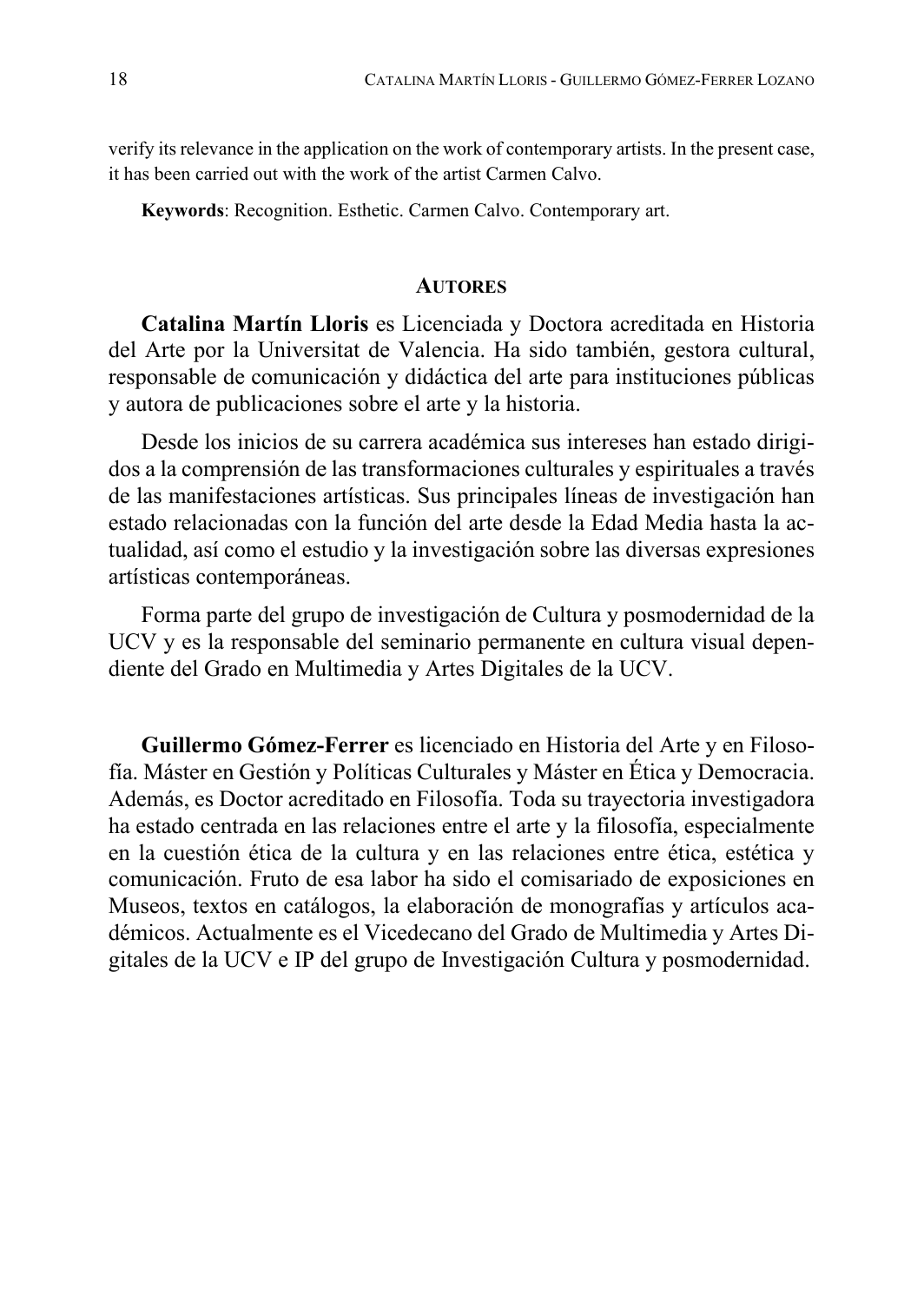### **Introducción**

¿Cuál es la categoría estética más adecuada para comprender el arte contemporáneo? ¿Y qué sucede específicamente con el arte religioso actual? ¿Cómo afrontamos el reto de su juicio si la opción preferente en la tradición católica es la belleza entendida desde la perspectiva platónica, siendo esta una categoría que no entronca siempre con los modos de producir del arte de hoy? ¿Cómo se aplicaría en un caso concreto como puede ser el de la artista Premio Nacional de Artes Plásticas 2013, Carmen Calvo?

A estas preguntas se pretende responder en el presente artículo utilizando las metodologías propias de la historia del arte y de la estética. Para ello se ha realizado un recorrido conceptual sobre el término reconocimiento, una recopilación sobre el magisterio de la Iglesia en relación con el arte y un estudio de la obra de la citada autora -a la que se ha realizado una entrevista cualitativa-. Esto permite vislumbrar la insuficiencia de la belleza como elemento desde el que enjuiciar una obra religiosa y la necesidad de reivindicar el reconocimiento como la categoría esencial para el encuentro entre el espectador y la obra de arte.

#### **1. La recepción en el espectador de la obra de arte**

Si la belleza y la mímesis ocuparon los principales temas estéticos hasta el Renacimiento, será a partir del siglo XVII, y especialmente con el surgimiento de la estética como saber autónomo de la filosofía en el s. XVIII, cuando irrumpirá una nueva mirada sobre la creación y sus formas de juzgarla; una posición centrada en el receptor<sup>1</sup>. Primero aparecerá la idea del conceptismo barroco —y su efecto— y posteriormente el ingenio, lo sublime y el gusto como términos para explicar el encuentro entre el espectador y la obra.

La cuestión ya no sería qué hace que una obra sea bella, sino cuál es el mecanismo por el cual la reconocemos como tal. Este giro copernicano en la estética —agudamente desarrollado por los empiristas— supuso un cambio

<sup>&</sup>lt;sup>1</sup> El siglo XVIII es reconocido como el siglo de la estética, ya que adquiere su autonomía reflexiva independiente de la filosofía. Es en este momento cuando las tradiciones Platónicas y Aristotélicas que habían guiado todo el pensamiento filosófico sobre el arte quedan abolidas para fijar la mirada en el proceso de relación entre el espectador y la obra. Existe numerosas publicaciones sobre la materia, aunque una aproximación introductoria puede leerse en BOZAL, Valeriano, et al. (ed.). *Historia de las ideas estéticas y de las teorías artísticas contemporáneas*. Vol. 1. Antonio Machado Libros, 2015.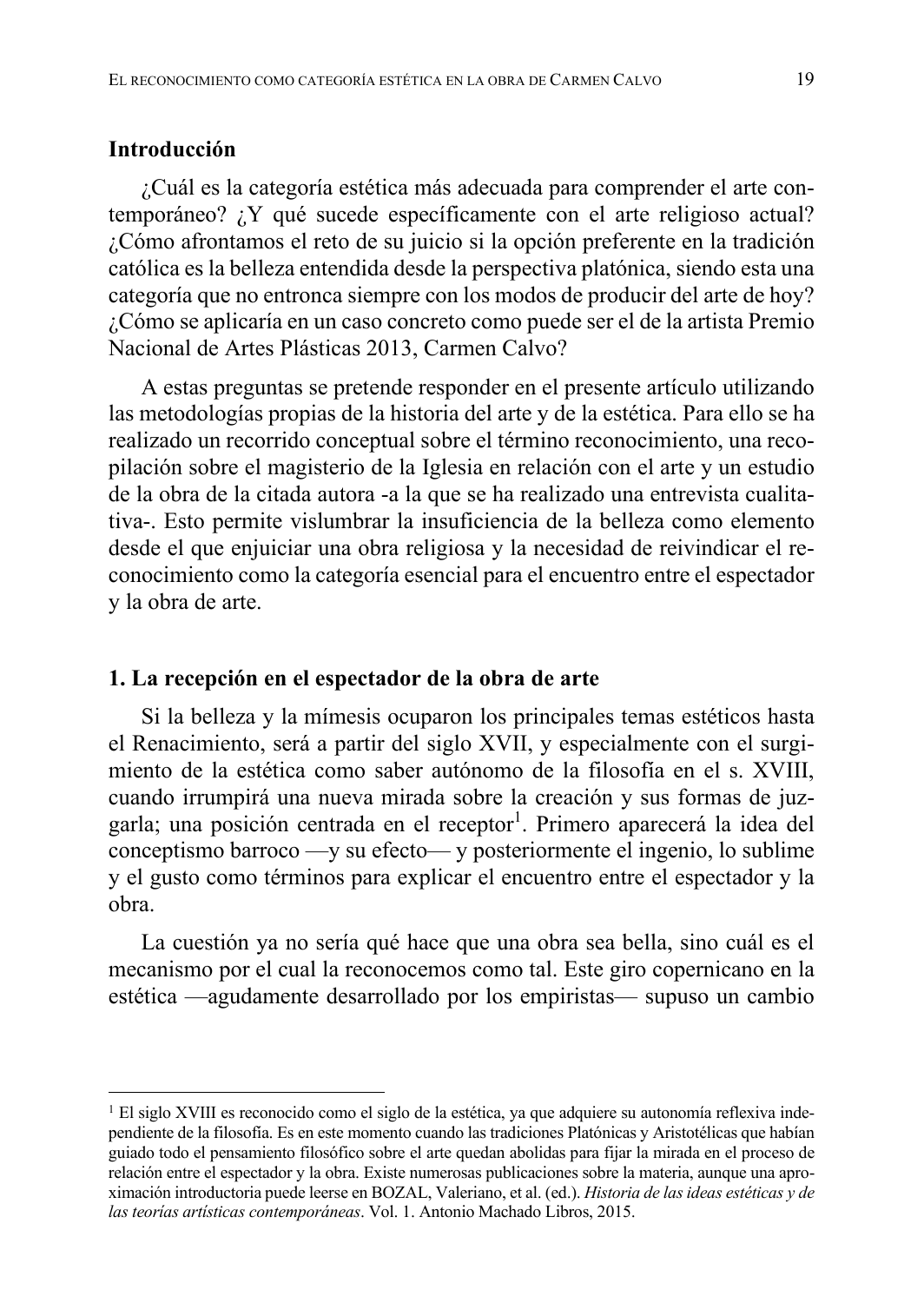radical en el uso de las categorías con las que describir la relación del hombre con aquellas obras a las que se les otorgaba la consideración de artísticas<sup>2</sup>.

Como bien es sabido, el proceso fue haciéndose más complejo con el paso de las décadas, eclosionando en el siglo XX con múltiples variantes de análisis artísticos y estéticos.

Uno de esos términos va a ser el de reconocimiento, de manera que podríamos resumirlo con el siguiente aforismo: una obra se convierte en obra de arte en cuanto es reconocida como tal. Y en el caso religioso supondría que una obra de arte deviene en religiosa en cuanto el espectador la reconoce así, independientemente de la voluntad del autor.

Esto supondría que al reconocimiento le atribuimos una capacidad epistemológica capaz de determinar la ontología de una obra. Por ese motivo es necesario precisar su naturaleza y validez.

#### **2. El concepto de reconocimiento: un término plural**

El reconocimiento es una categoría comprensiva que categoriza al objeto reconocido. Es un término utilizado, en su acepción común, como un «darse cuenta» que más se parece a la intuición o a un fogonazo de toma de conciencia. Sin embargo, en un análisis en mayor profundidad la acción de reconocer es más compleja e incluye un procedimiento de juicio de mayor calado.

Por eso nos preguntamos en qué consiste el reconocimiento; qué mecanismos utiliza; qué relación guarda con la verdad y con realidad; y si podemos suponer del mismo una objetividad que otorgue carácter de validez como categoría estética.

### 2.1. El reconocimiento: aclaración del término

El reconocimiento es la acción de reconocer. Y aquí comienza la primera dificultad. Si nos atenemos al Diccionario de la Real Academia de la Lengua<sup>3</sup> nos encontramos ni más ni menos que con doce acepciones. Así, leemos:

<sup>2</sup> Por ejemplo, resulta esenciales las obras de Addison *Los placeres de la imaginación* de 1712 y el trabajo de Hutcheson *Indagación sobre el origen de nuestras ideas sobre la belleza y la virtud* de 1725, que adelantándose a Burke y a Hume mostrarán la importancia del receptor en la consideración estética.

<sup>3</sup> Real Academia Española. (2001). Diccionario de la lengua española (22.a ed.). Consultado en http://www.rae.es/rae.html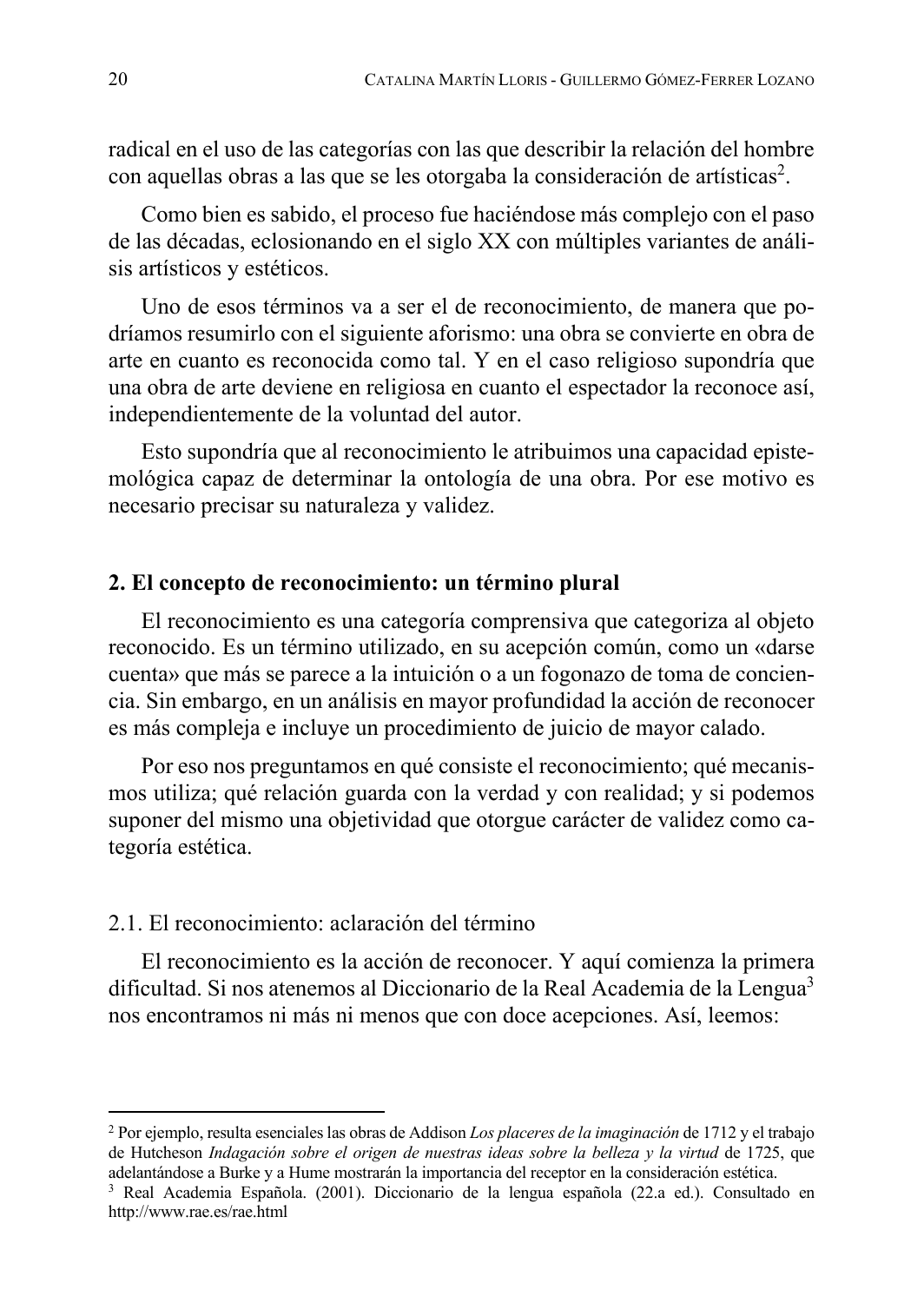1. tr. Examinar algo o a alguien para conocer su identidad, naturaleza y circunstancias.

Reconoció detenidamente las joyas familiares.

2. tr. Establecer la identidad de algo o de alguien. Reconoció al asesino por su forma de mirar.

3. tr. Examinar a alguien para averiguar el estado de su salud o para diagnosticar una posible enfermedad. El médico lo reconoció esta mañana y no le encontró nada grave.

4. tr. Explorar de cerca un lugar para obtener una información determinada. La policía estuvo reconociendo el escenario del crimen.

5. tr. p. registrar (‖ examinar para encontrar algo). Encontraron heroína al reconocer el equipaje

6. tr. En las relaciones internacionales, aceptar un nuevo régimen o Gobierno. Europa reconoce la soberanía del nuevo Estado.

7. tr. Admitir o aceptar algo como legítimo. La Constitución reconoce el derecho a la enseñanza

8. tr. Admitir o aceptar que alguien o algo tiene determinada cualidad o condición. Fue reconocido rey de su pueblo. Lo reconozco COMO jefe.

9. tr. Admitir como cierto algo. Juan reconoció que se había equivocado.

10. tr. Agradecer un beneficio o un favor recibidos. Les reconocieron su abnegada dedicación a los jóvenes.

11. tr. Dicho de una persona: Aceptar legalmente que otra es su hija. Reconoció a Luis POR hijo suyo.

12. tr. prnl. Biol. Dicho de dos moléculas o agrupaciones moleculares: Interaccionar específicamente, dando origen a funciones biológicas determinadas, como la acción hormonal, la transmisión nerviosa, la inmunidad, etc.

Lo cual supone que nos encontramos con un concepto polisémico tanto en el uso cotidiano del mismo como filosófico. Por eso, necesitamos ver brevemente sus significados en la filosofía.